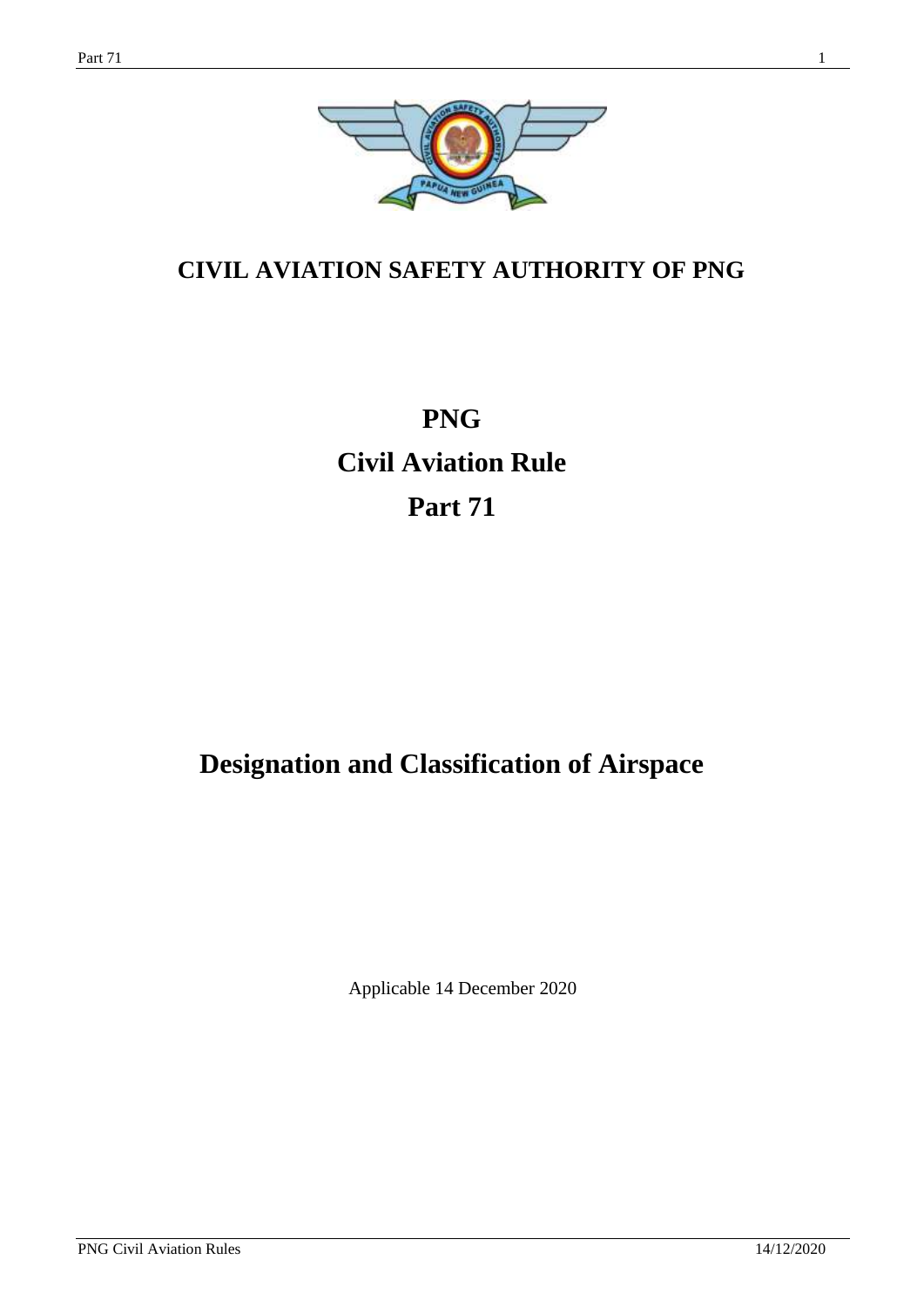## **DESCRIPTION**

Part 71 prescribes the designation and classification of airspace within the territorial limits of Papua New Guinea. ICAO standards and recommended practices are complied with where practicable in this Part.

Part 71 aligns with:

• Amendment 52 of Annex 11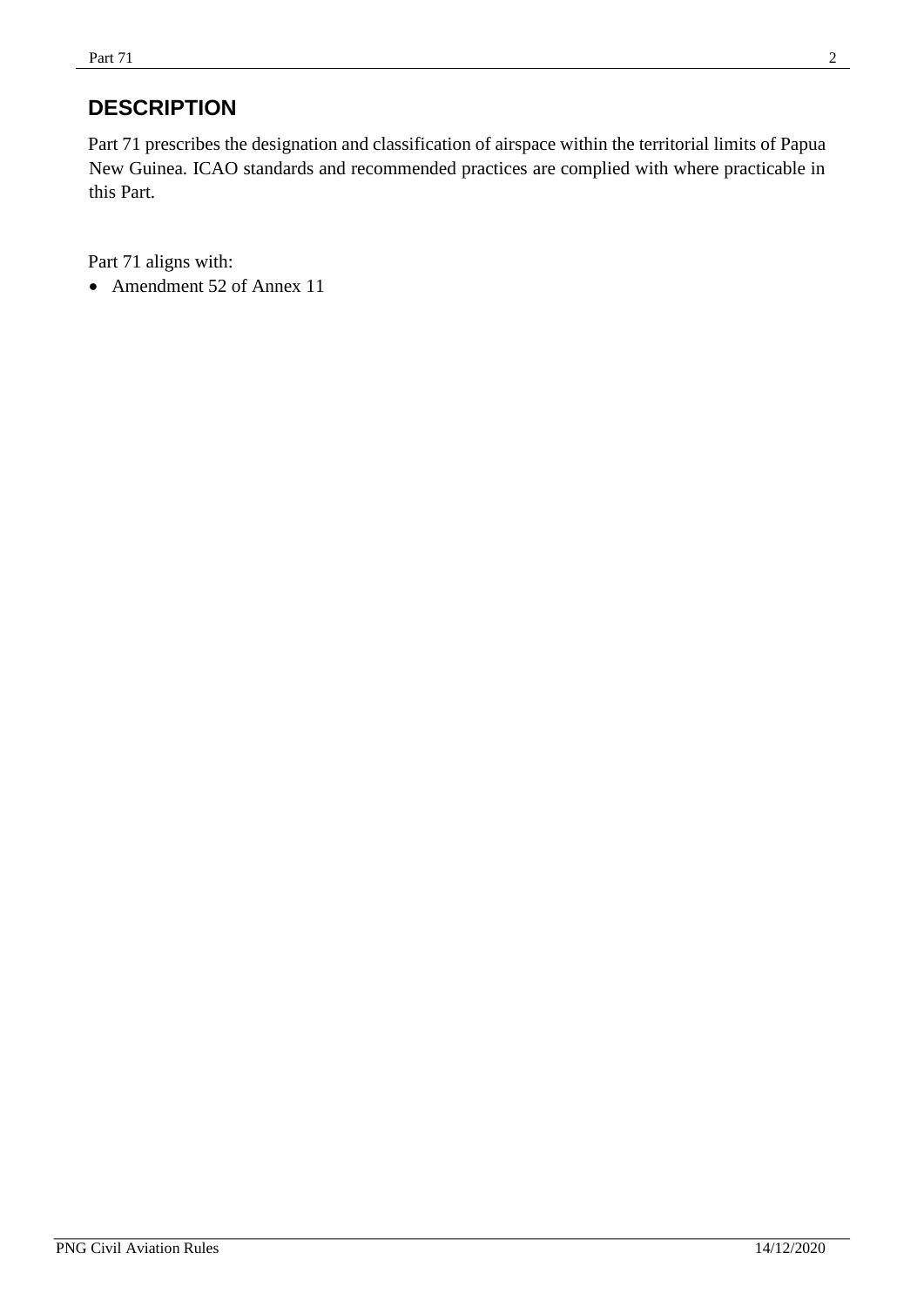## **BULLETIN**

| Amendment   | <b>Effective Date</b> |
|-------------|-----------------------|
| Amendment 1 | 1 January 2004        |
| Amendment 2 | 1 May 2017            |
| Amendment 3 | 4 December 2019       |
| Amendment 4 | 11 December 2020      |
|             |                       |

#### *Summary of amendments:*

#### *Amendment 4:*

(Docket 20/08/CAR71/15)

- (1) Rule 71.17 amended for updated description of Port Moresby FIR boundary;
- (2) Rule 71.19 New rule on PNG Airspace Classification description;
- (3) Rule 71.151(d) New rule on designation of numbers for Restricted, Danger and Prohibited (RDP) Areas;
- (4) Rules 71.153(b)(3), 7.155(b)(3) & 71.157(b)(2) amended. Allocation of Nationality letters to RDP Areas
- (5) Rule 71.153(c) editorial corrections paragraphs consolidated and re-numbered.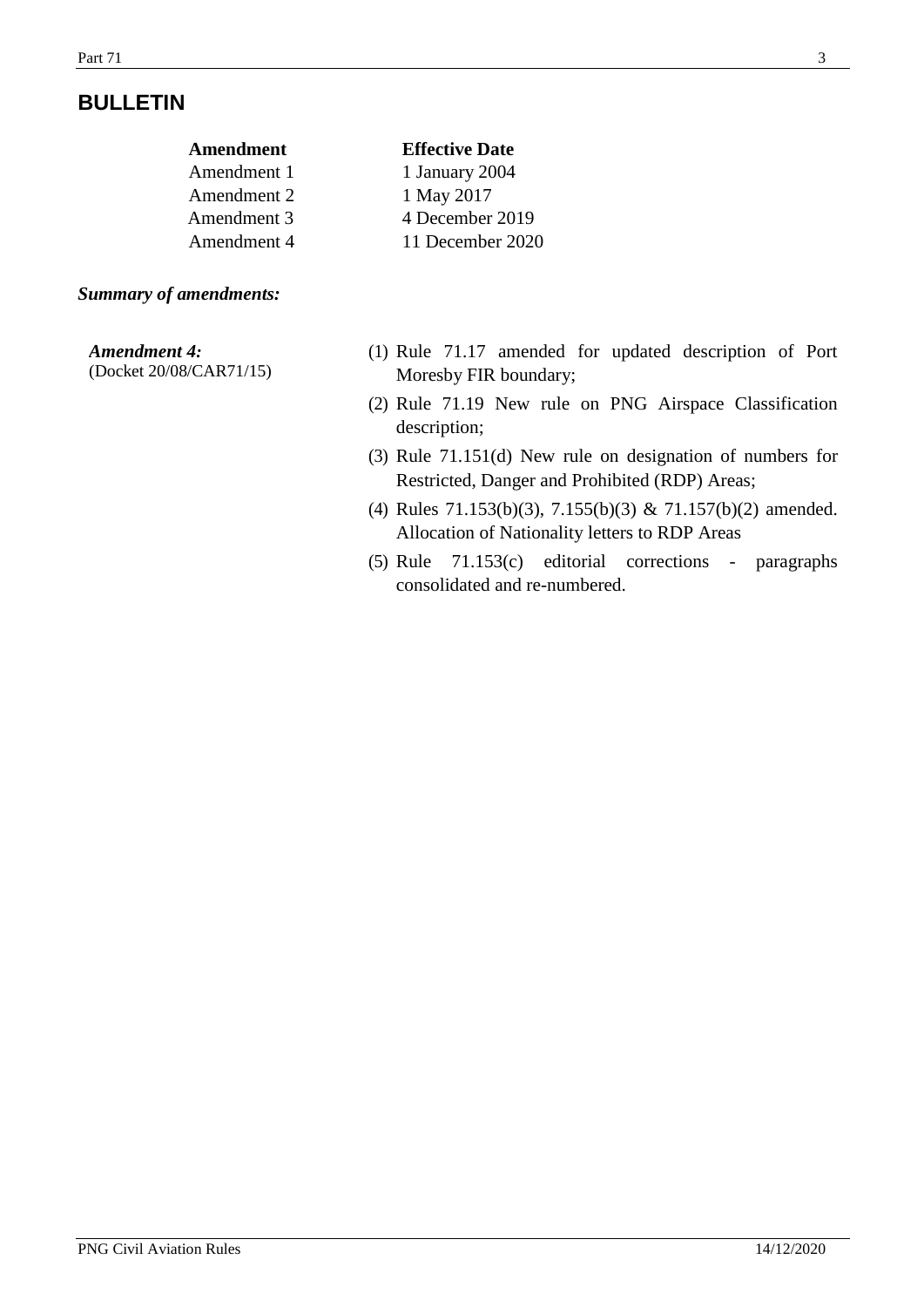## **Schedule of Rules**

| 71.1   |  |
|--------|--|
| 71.3   |  |
| 71.5   |  |
| 71.7   |  |
| 71.9   |  |
| 71.11  |  |
| 71.13  |  |
| 71.15  |  |
| 71.17  |  |
| 71.19  |  |
|        |  |
| 71.51  |  |
| 71.53  |  |
| 71.55  |  |
| 71.57  |  |
| 71.59  |  |
| 71.61  |  |
|        |  |
| 71.101 |  |
| 71.103 |  |
| 71.105 |  |
| 71.109 |  |
| 71.111 |  |
| 71.113 |  |
|        |  |
| 71.151 |  |
| 71.153 |  |
| 71.155 |  |
| 71.157 |  |
| 71.159 |  |
| 71.161 |  |
| 71.163 |  |
| 71.165 |  |
| 71.167 |  |
|        |  |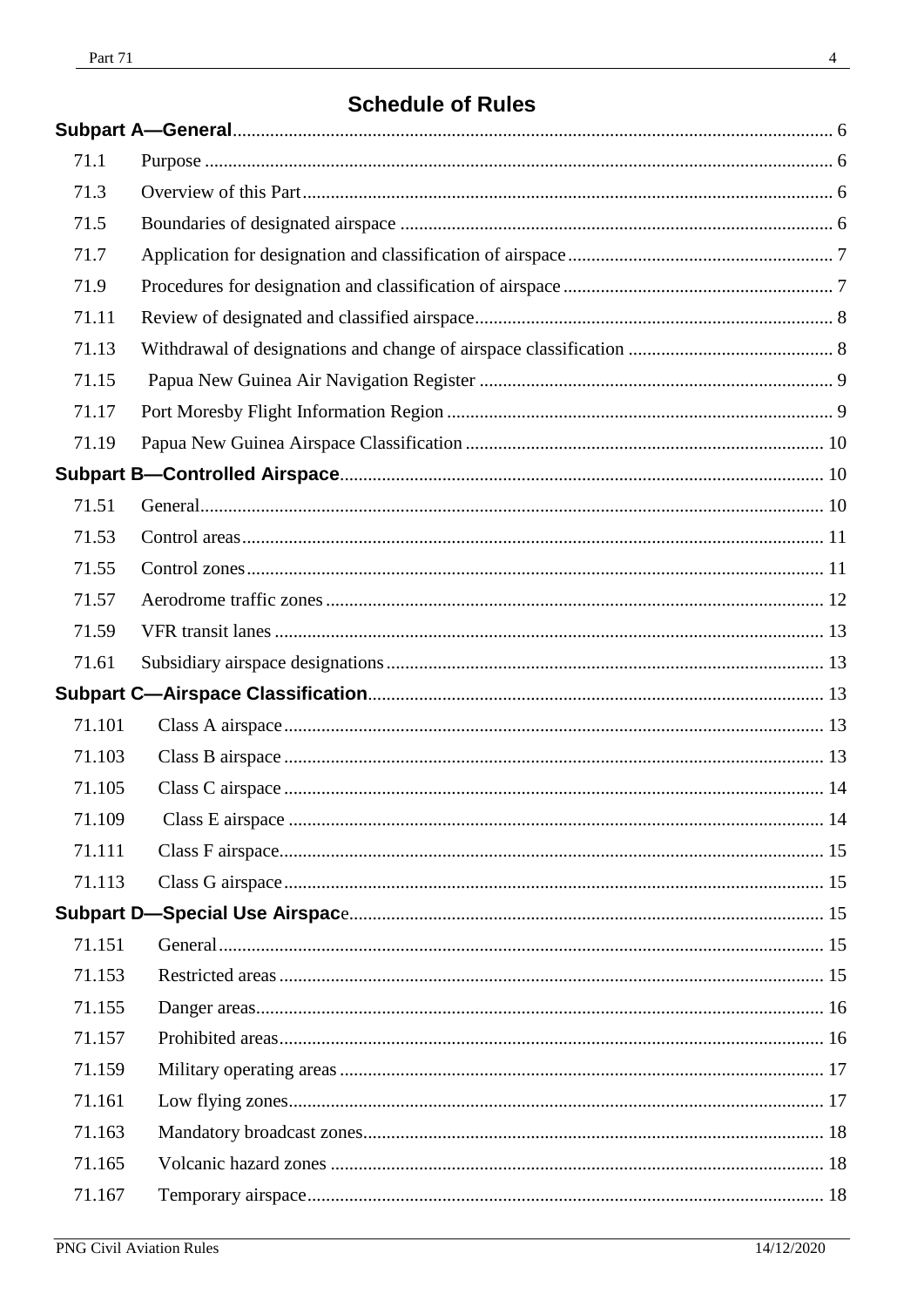<span id="page-4-0"></span>

| Part 71 | $\mathfrak{H}$ |
|---------|----------------|
|         |                |
|         |                |
| 71.201  |                |
| 71.203  |                |
|         |                |
| 71.251  |                |
| 71.253  |                |
| 71.255  |                |
|         |                |
| 71.301  |                |
| 71.303  |                |
|         |                |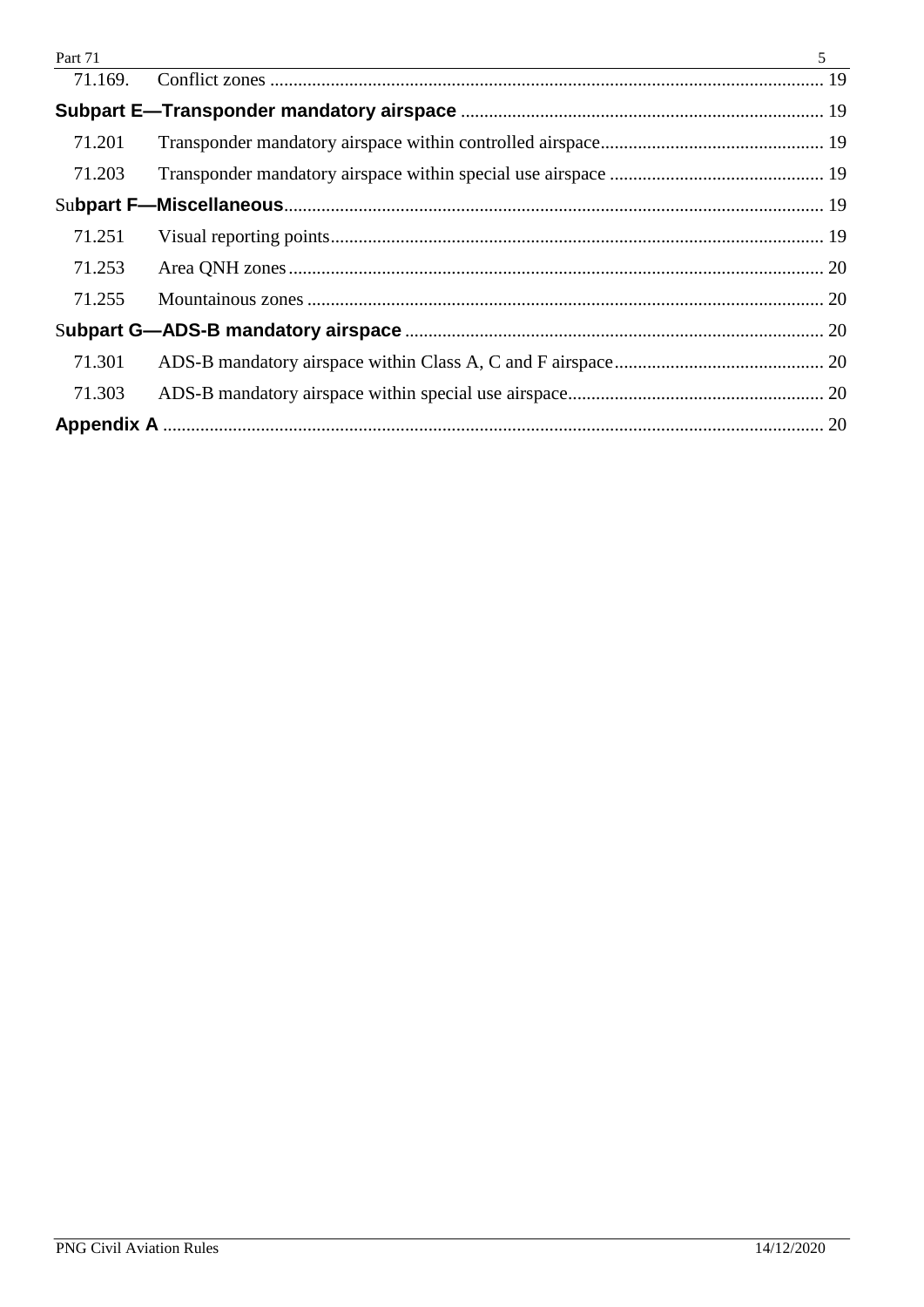## **Subpart A—General**

#### <span id="page-5-0"></span>**71.1 Purpose**

This Part prescribes rules, for the designation and classification of airspace within the territorial limits of Papua New Guinea.

#### <span id="page-5-1"></span>**71.3 Overview of this Part**

- (a) Under this Part the Director may designate-
	- (1) Any portion of airspace within the Port Moresby Flight Information Region as any one or more of the following:
		- (i) a sector if the Director considers such a designation is necessary to facilitate the provision of an air traffic service within the flight information region:
		- (ii) controlled and associated airspace in accordance with Subpart B:
		- (iii) special use airspace in accordance with Subpart D:
		- (iv) transponder mandatory airspace in accordance with Subpart E.
		- (v) ADS-B mandatory airspace in accordance with Subpart G.
	- (2) visual reporting points, area QNH zones, mountainous zones, and other miscellaneous designations in accordance with Subpart F.
- (b) The Director must classify airspace that is designated as controlled airspace under paragraph  $(a)(1)(ii)$  in accordance with Subpart C.
- (c) The Director may classify a portion of airspace that is not designated as controlled airspace under paragraph  $(a)(1)(ii)$  as Class F in accordance with Subpart C.
- (d) Any portion of airspace within the flight information region that is not designated as controlled airspace under paragraph  $(a)(1)(ii)$  is uncontrolled airspace and is classified as Class G airspace unless it is classified as Class F airspace under paragraph (c).

#### <span id="page-5-2"></span>**71.5 Boundaries of designated airspace**

- (a) The lateral limits of airspace designated under this Part must be defined by-
	- 1) geographical co-ordinates in degrees, minutes, and seconds; and
	- 2) any one or more of the following:
		- (i) prominent geographical line features:
		- (ii) a circle or any part of a circle of specified radius around a geographical coordinate:
		- (iii) a great circle between 2 points:
		- (iv) a parallel of latitude.
- (b) The vertical limits of airspace designated under this Part must be defined by heights, altitudes, or flight levels.
- (c) Unless otherwise specified, the expression to a height includes that height.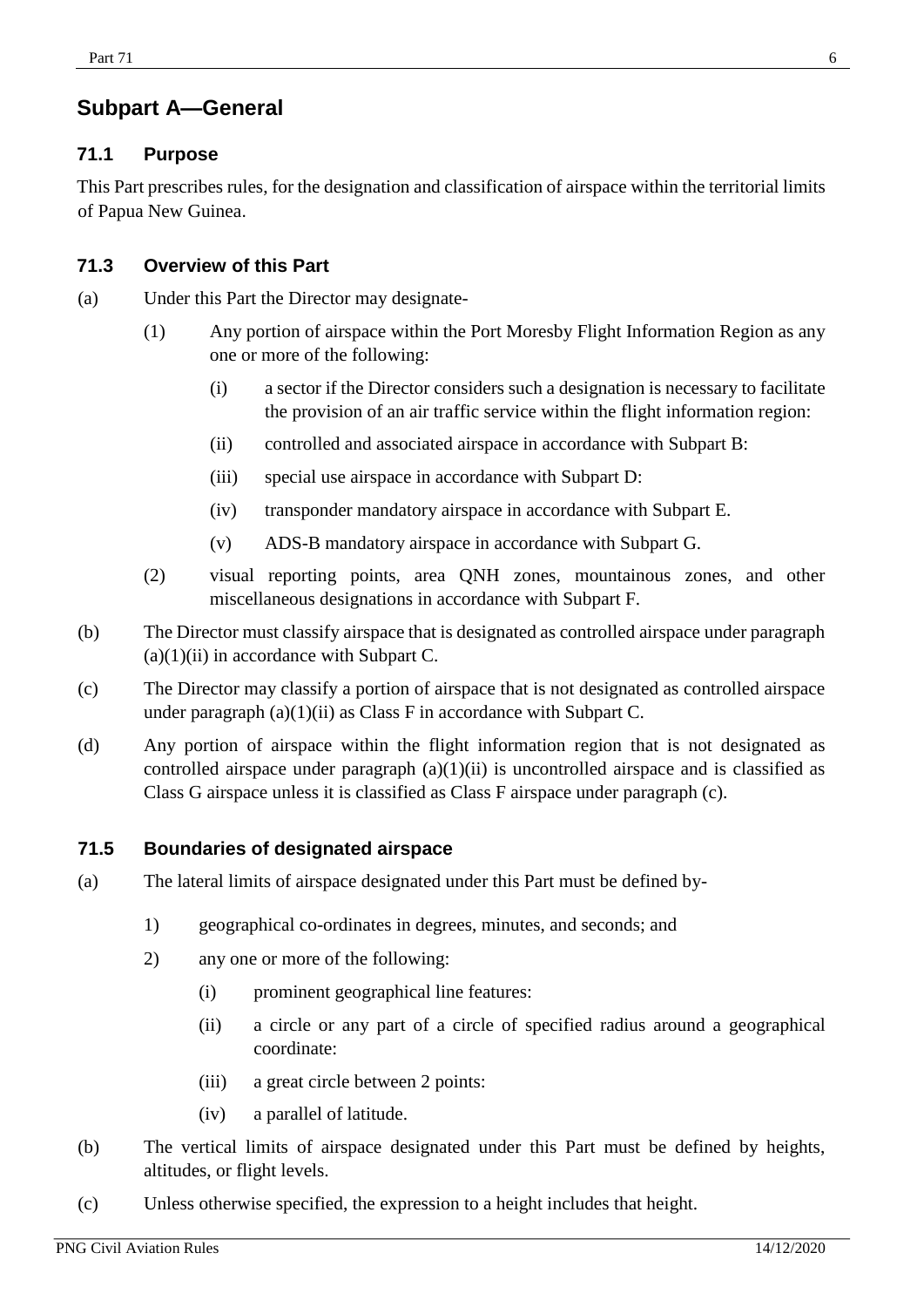#### <span id="page-6-0"></span>**71.7 Application for designation and classification of airspace**

- (a) Any person with a bona fide interest in airspace may apply to the Director for a designation or classification of airspace under this Part.
- (b) An applicant for an airspace designation or classification must provide the following details:
	- (1) the name and contact details of the applicant:
	- (2) the type of designation or classification required:
	- (3) the reason for the designation or classification:
	- (4) the dimensions or other boundary information for the airspace that is required:
	- (5) the period for which the designation or classification is required:
	- (6) the contact details of any applicable administering authority or using agency:
	- (7) any other applicable information required by the Director.
- (c) Except for urgent requests that are associated with Police operations, search and rescue operations, security, or other emergency situations, an application for an airspace designation or classification must be submitted to the Director not less than 90 days before the date on which the designation or classification is to come into force unless a shorter period is acceptable to the Director.

#### <span id="page-6-1"></span>**71.9 Procedures for designation and classification of airspace**

- (a) Before making a designation or classification under this Part, the Director must consult with such persons, organisations, and representative groups within the aviation industry and elsewhere, Government departments, and State agencies as the Director in each case considers appropriate, having regard to the requirements of—
	- (1) Subpart B (controlled airspace); and
	- (2) Subpart C (classification of airspace); and
	- (3) Subpart D (special use of airspace); and
	- (4) Subpart E (transponder mandatory airspace); and
	- (5) Subpart F (reporting points, area QNH zones, mountainous zones, and other miscellaneous designations); and
	- (6) Subpart G (ADS-B mandatory airspace).
- (b) For each designation or classification of airspace made under this Part, the Director must specify-
	- (1) the period that the designation or classification is active; or
	- (2) the method by which the designation or classification is made active.
- (c) Designations and classifications of airspace, and designations of reporting points, area QNH zones, and mountainous zones that are made under this Part do not come into force until those designations and classifications are notified and published in accordance with paragraphs (d) and (e)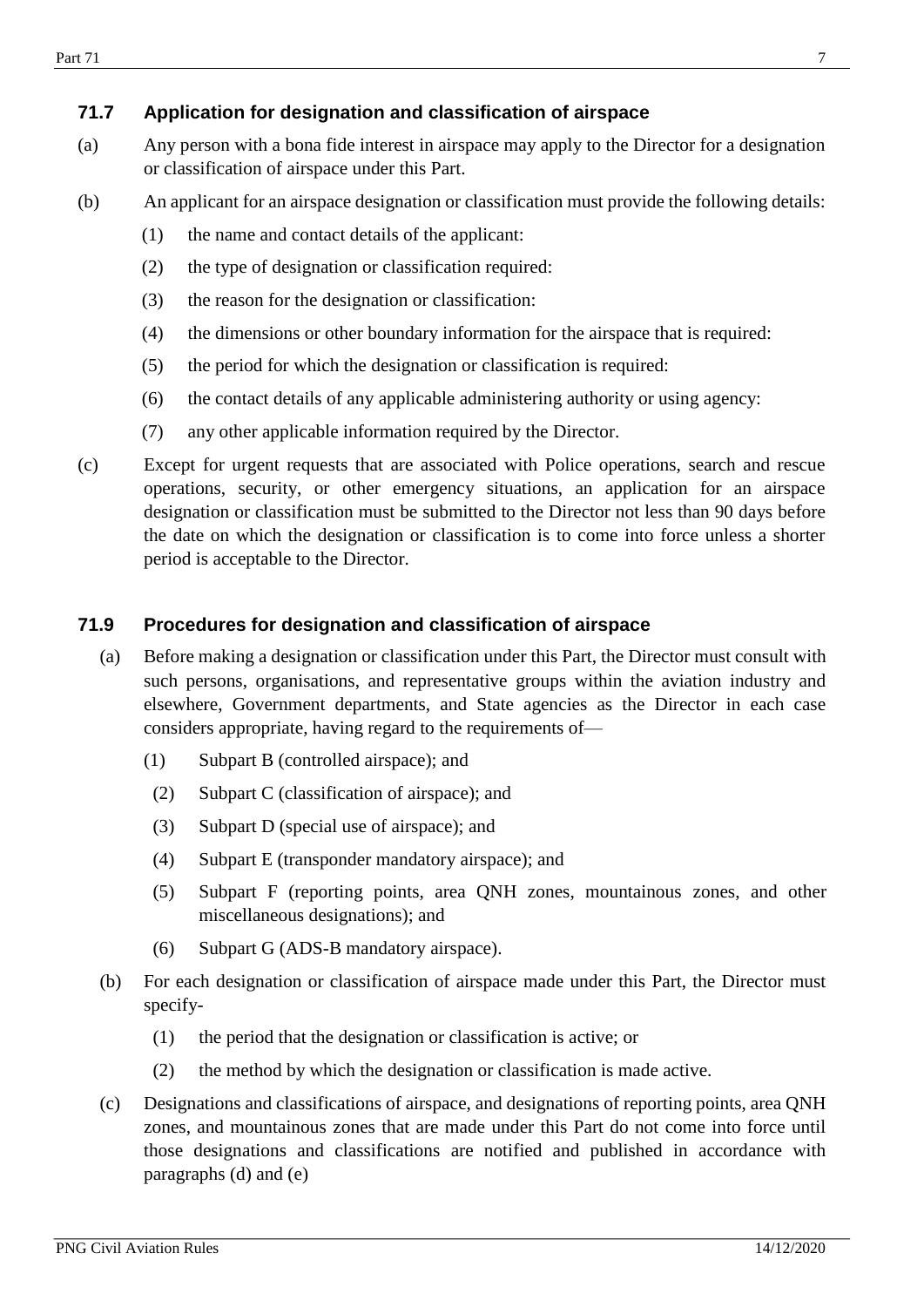- (d) Except as provided in paragraph (g), the Director must ensure that each of the following is notified in the *Gazette*:
	- (1) a designation of airspace:
	- (2) a classification of airspace:
	- (3) a designation of a reporting point:
	- (4) a designation of an area QNH zone:
	- (5) a designation of a mountainous zone.
- (e) The Director must ensure that the details of each designation and classification of airspace, and each designation of a reporting point, area QNH zone, and mountainous zone are—
	- (1) published in an AIP Supplement or by NOTAM; and
	- (2) entered in the Papua New Guinea Air Navigation Register.
- (f) The *Gazette* notice required under paragraph (d) must specify the date on which the designation and the classification, as the case may be, comes into force.
- (g) Designations and classifications that will be effective for a period of not more than 6 months need not be notified in the *Gazette*.

### <span id="page-7-0"></span>**71.11 Review of designated and classified airspace**

At least every 5 years, and when new Air Traffic Management procedures are to be introduced, the Director must review each current airspace designation and classification to-

- (1) verify the continuing need for the airspace designation or classification; and
- (2) to consider the appropriateness of the current classification.

### <span id="page-7-1"></span>**71.13 Withdrawal of designations and change of airspace classification**

- (a) If the Director is satisfied that a designation, or a classification, that has been made under this Part is no longer needed or is no longer appropriate, the Director may withdraw the designation or alter the classification.
	- (b) Except as provided in paragraph (d), the withdrawal of an airspace designation or the change of an airspace classification made under paragraph (a) does not come into force-
	- (1) until the withdrawal or change is notified in the *Gazette*; and
	- (2) the details are published in the AIP Supplement or by NOTAM; and
	- (3) the details in the Papua New Guinea Air Navigation Register are amended.
- (c) The *Gazette* notice required under paragraph (b)(1) must specify the date that the withdrawal of an airspace designation or the change of an airspace classification comes into force.
- (d) Paragraph (b)(1) does not apply to an airspace designation or an airspace classification that has been in force for a period of not more than 6 months.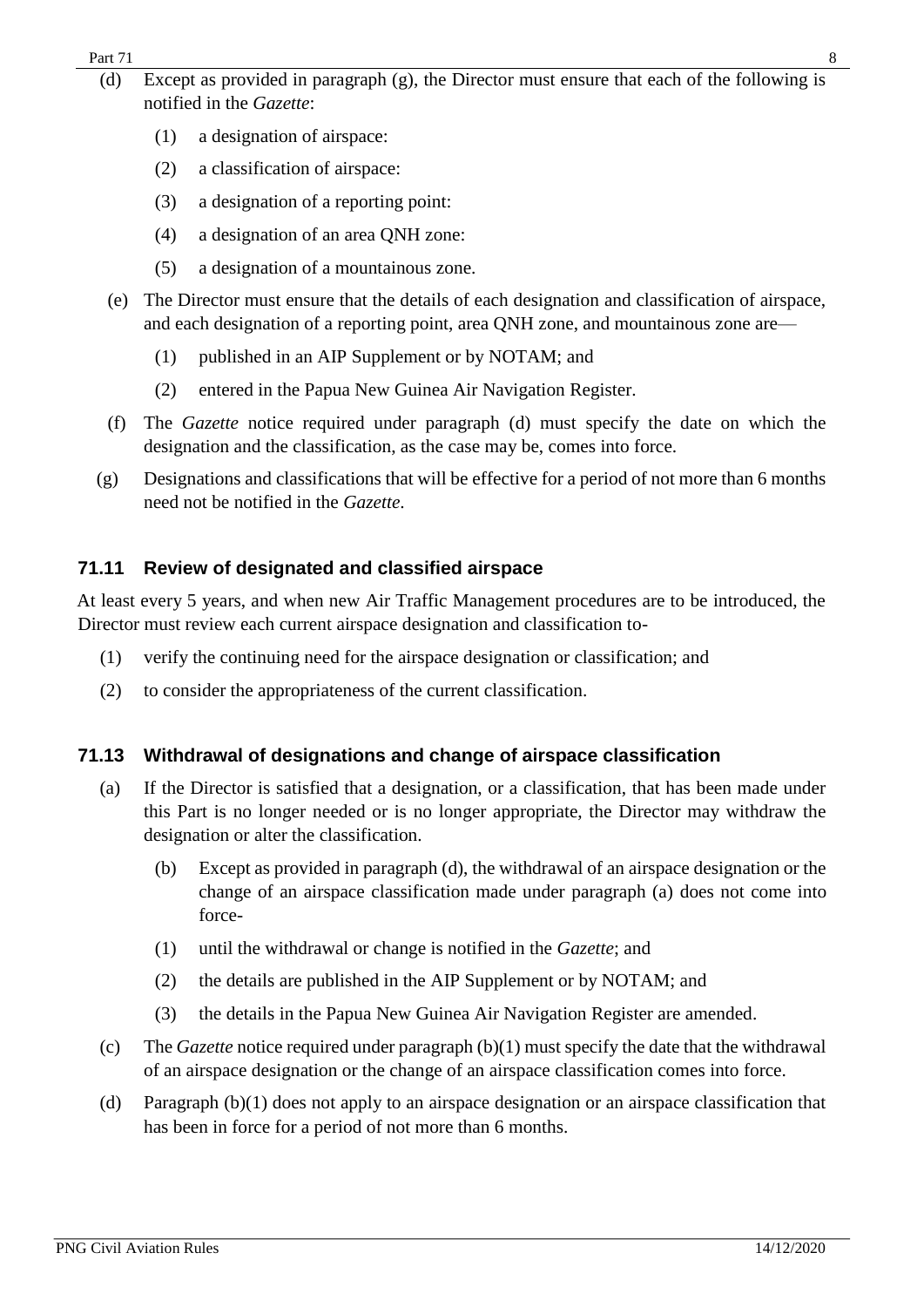<span id="page-8-0"></span>

| Part 71 |                                                                                                                                                | 9                                                                                                                                                |  |  |  |
|---------|------------------------------------------------------------------------------------------------------------------------------------------------|--------------------------------------------------------------------------------------------------------------------------------------------------|--|--|--|
| 71.15   | Papua New Guinea Air Navigation Register                                                                                                       |                                                                                                                                                  |  |  |  |
| (a)     | The Director must establish and maintain a register, called the Papua New Guinea Air<br>Navigation Register.                                   |                                                                                                                                                  |  |  |  |
| (b)     | The Director must ensure that the Papua New Guinea Air Navigation Register contains the<br>following information-                              |                                                                                                                                                  |  |  |  |
|         | a current description of each portion of airspace that is designated under this Part;<br>(1)<br>and                                            |                                                                                                                                                  |  |  |  |
|         | (2)                                                                                                                                            | a current description of the boundary information of each portion of airspace that is<br>classified by the Director as class G or F; and         |  |  |  |
|         | current information, including the name or designator and coordinates of each visual<br>(3)<br>reporting point designated under this Part; and |                                                                                                                                                  |  |  |  |
|         | (4)<br>the details required under Part 95 for each current instrument flight procedure:                                                        |                                                                                                                                                  |  |  |  |
|         | (5)<br>the details required under Part 95 for each current aerodrome meteorological minima.                                                    |                                                                                                                                                  |  |  |  |
|         | (6)                                                                                                                                            | the period from which each area of airspace designated by the Director is effective<br>or the method by which the designation is made effective. |  |  |  |
|         | (7)                                                                                                                                            | the details for every right-hand aerodrome traffic circuit for which a determination<br>has been issued under part 93.                           |  |  |  |
|         |                                                                                                                                                | $\blacksquare$                                                                                                                                   |  |  |  |

# <span id="page-8-1"></span>**71.17 Port Moresby Flight Information Region**

The Port Moresby flight information region—

(1) comprises all that airspace bounded by the following coordinates:

| 000000S 1410000E, 000000S 1600000E, 045000S 1600000E, 045000S 1590000E, |  |  |  |
|-------------------------------------------------------------------------|--|--|--|
| 063300S 1560209E, 063950S 1560223E, 064104S 1560136E, 065050S 1555523E, |  |  |  |
| 065533S 1554137E, 065533S 1553808E, 071900S 1550000E, 120000S 1550000E, |  |  |  |
| 120000S 1440000E, 114330S 1440420E, 113000S 1440136E, 112935S 1440131E, |  |  |  |
| 111510S 1440307E, 111413S 1440338E, 111107S 1440421E, 110637S 1440351E, |  |  |  |
| 110224S 1440233E, 105900S 1440200E, 105205S 1440046E, 104641S 1435959E, |  |  |  |
| 104114S 1435810E, 103457S 1435536E, 103110S 1435441E, 102638S 1435424E, |  |  |  |
| 102244S 1435525E, 101751S 1435445E, 100850S 1435711E, 100515S 1435852E, |  |  |  |
| 095634S 1440521E, 092400S 1441400E, 090800S 1435230E, 091924S 1424818E, |  |  |  |
| 092018S 1424354E, 092024S 1424142E, 092124S 1423530E, 092236S 1423330E, |  |  |  |
| 092148S 1423130E, 092206S 1422942E, 091606S 1422042E, 091354S 1421624E, |  |  |  |
| 091136S 1421406E, 091124S 1421254E, 091200S 1421018E, 091154S 1420836E, |  |  |  |
| 091248S 1420624E, 091542S 1420330E, 093700S 1410200E, 065334S 1410106E, |  |  |  |
| 065032S 1405354E, 063615S 1405213E, 062804S 1405550E, 061914S 1410000E, |  |  |  |
| 000000S 1410000E; and                                                   |  |  |  |

- (2) has an unlimited upper limit; and
- (3) has the surface of the earth as the lower limit;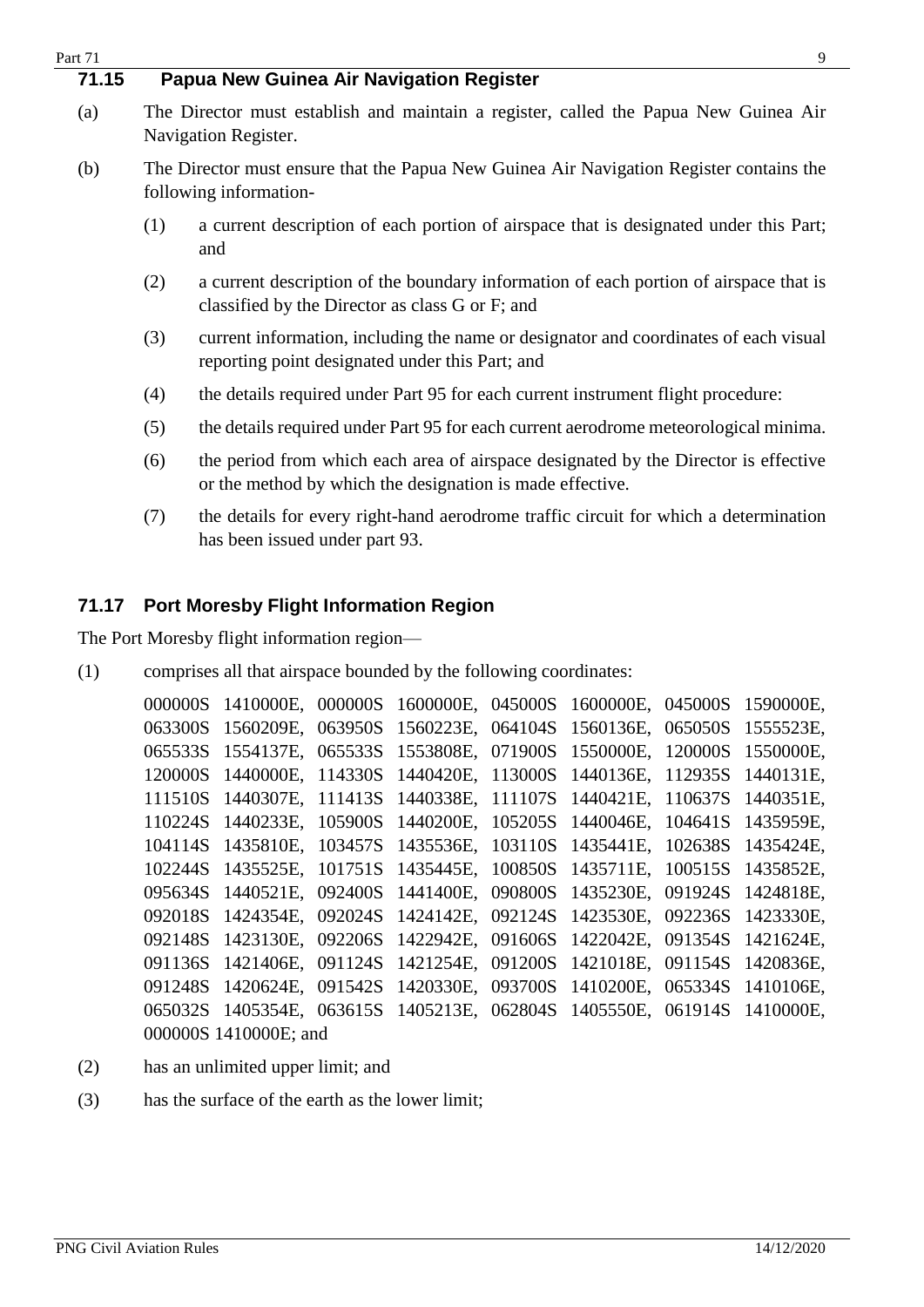#### <span id="page-9-0"></span>**71.19 Papua New Guinea Airspace Classification**

(1) Class A:

All airspace within the Port Moresby FIR from FL245 to FL600

- (2) Class C:
	- (i) Port Moresby: Control Zone and Control Area steps up to FL245 (Refer PNG AIP for details)
	- (ii) Nadzab: Control Zone and Control Area steps up to FL245 (Refer PNG AIP for details)
- (3) Class F:
	- ATZs:
	- (i) Goroka: Within the ATZ boundary as published in the PNG AIP up to FL200
	- (ii) Madang: Within the ATZ boundary as published in the PNG AIP up to FL200
	- (iii) Mt Hagen: Within the ATZ boundary as published in the PNG AIP up to FL200
	- (iv) Tokua: Within the ATZ boundary as published in the PNG AIP up to FL200

Remaining airspace:

All remaining Class F airspace contained within the Port Moresby FIR

## <span id="page-9-1"></span>**Subpart B—Controlled Airspace**

#### <span id="page-9-2"></span>**71.51 General**

- (a) Where the Director determines that an air traffic control service is required in a portion of airspace within the flight information region, the Director must-
	- (1) designate that portion of airspace as a control area or a control zone in accordance with this Subpart; and
	- (2) classify that portion of airspace as Class A, B, C, D or E airspace in accordance with Subpart C.
- (b) If another ICAO Contracting State provides an air traffic control service for any portion of airspace within the Port Moresby Flight Information Region, the Director must-
	- (1) designate that portion of airspace as a control area or a control zone in accordance with this Subpart after consulting with the other State; and
	- (2) classify that portion of airspace as Class A, B, C, D, or E airspace in accordance with Subpart C.
- (c) The Director may designate portions of airspace within a control area or control zone as a specific sector to facilitate air traffic management.
- (d) A control area or control zone becomes uncontrolled class F airspace during those times when an air traffic control service is not being provided within that control area or control zone.
- (e) For each portion of airspace designated as a control area or control zone the Director must-
	- (1) specify the air traffic control unit that has responsibility for providing the air traffic control service within that control area or control zone; and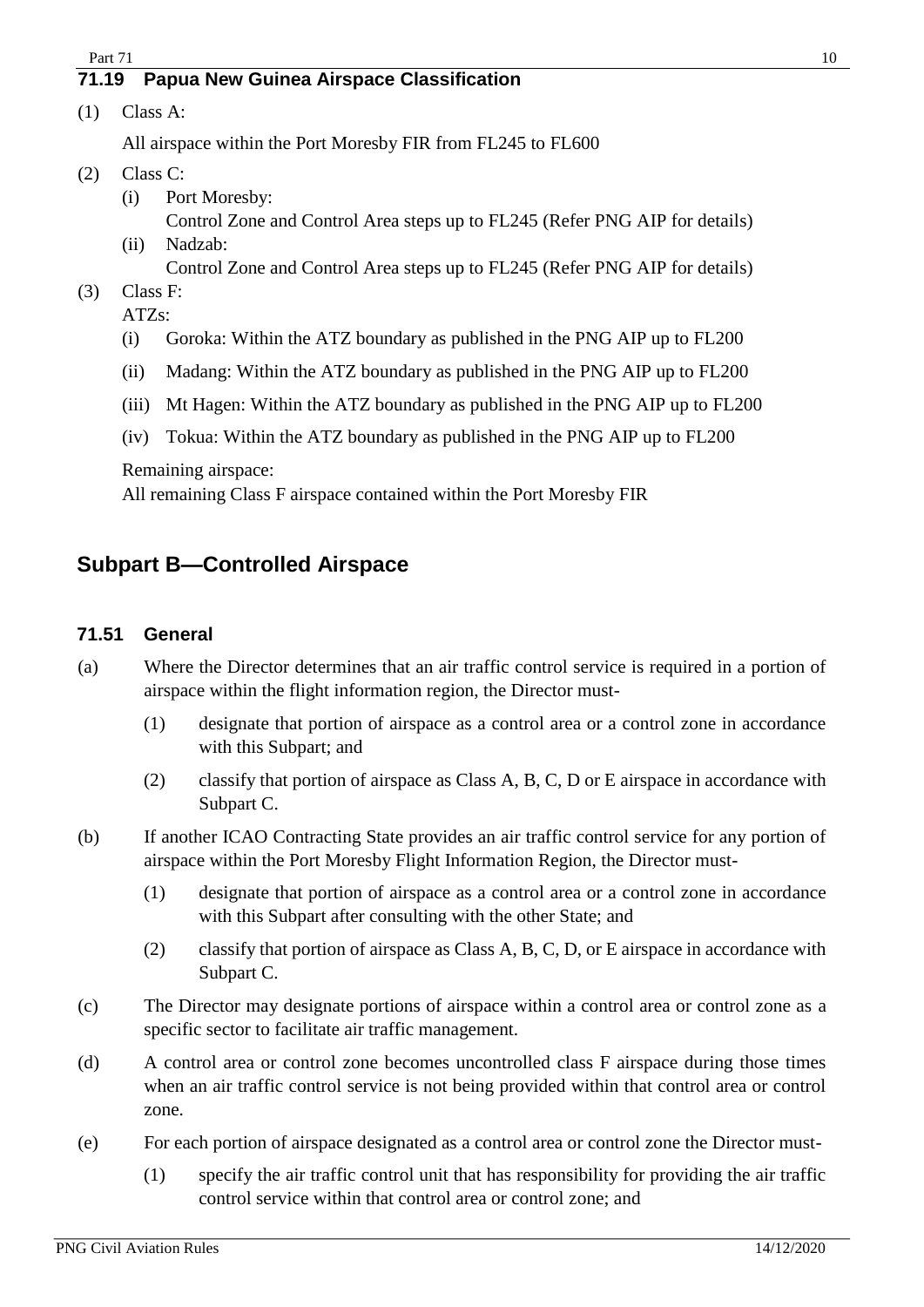- (2) identify the control area or control zone by-
	- (i) the ICAO nationality letters of the State followed by the letter "A" followed by a number; and
	- (ii) the name of the air traffic control unit providing the air traffic control service within that control area or control zone, except that, if appropriate, the control area or control zone may be identified with the name of the aerodrome, town, city, or geographical feature over which the control area or control zone is established.

#### <span id="page-10-0"></span>**71.53 Control areas**

- (a) The Director may specify a control area designated under this Part as—
	- (1) a terminal control area (TMA), if the Director determines that an approach control service is required at the confluence of ATS routes in the vicinity of one or more major aerodromes; or
	- (2) an upper control area (UTA), if the Director determines that an area control service is required; or
	- (3) an oceanic control area (OCA), normally over the high seas.
- (b) The upper limit of a control area must not exceed flight level 600.
- (c) The lower limit of a control area must—
	- (1) be at least 500 feet below the flight paths of IFR flights that the Director determines are required to be provided with an air traffic control service; and
	- (2) be established at—
		- (i) the highest practical altitude; and
		- (ii) not less than 700 feet above the surface of the earth; and
		- (iii) when the lower limit of a control area is above 3000 feet AMSL, coincide with a VFR cruising altitude or flight level prescribed in Part 91.
- (d) The lateral limits of a control area shall reflect the capabilities of the communication, air navigation and surveillance systems, normally used in the area.
- (e) If a portion of airspace below a control area is designated as another control area, the upper limit of the lower control area must extend to the lower limit of the control area directly above it.

#### <span id="page-10-1"></span>**71.55 Control zones**

- (a) The Director may designate as a control zone that portion of airspace around an aerodrome if:
	- (1) the Director determines that an aerodrome control services or an aerodrome and approach control service is required; and
	- (2) the traffic density, pattern and complexity requires controlled airspace.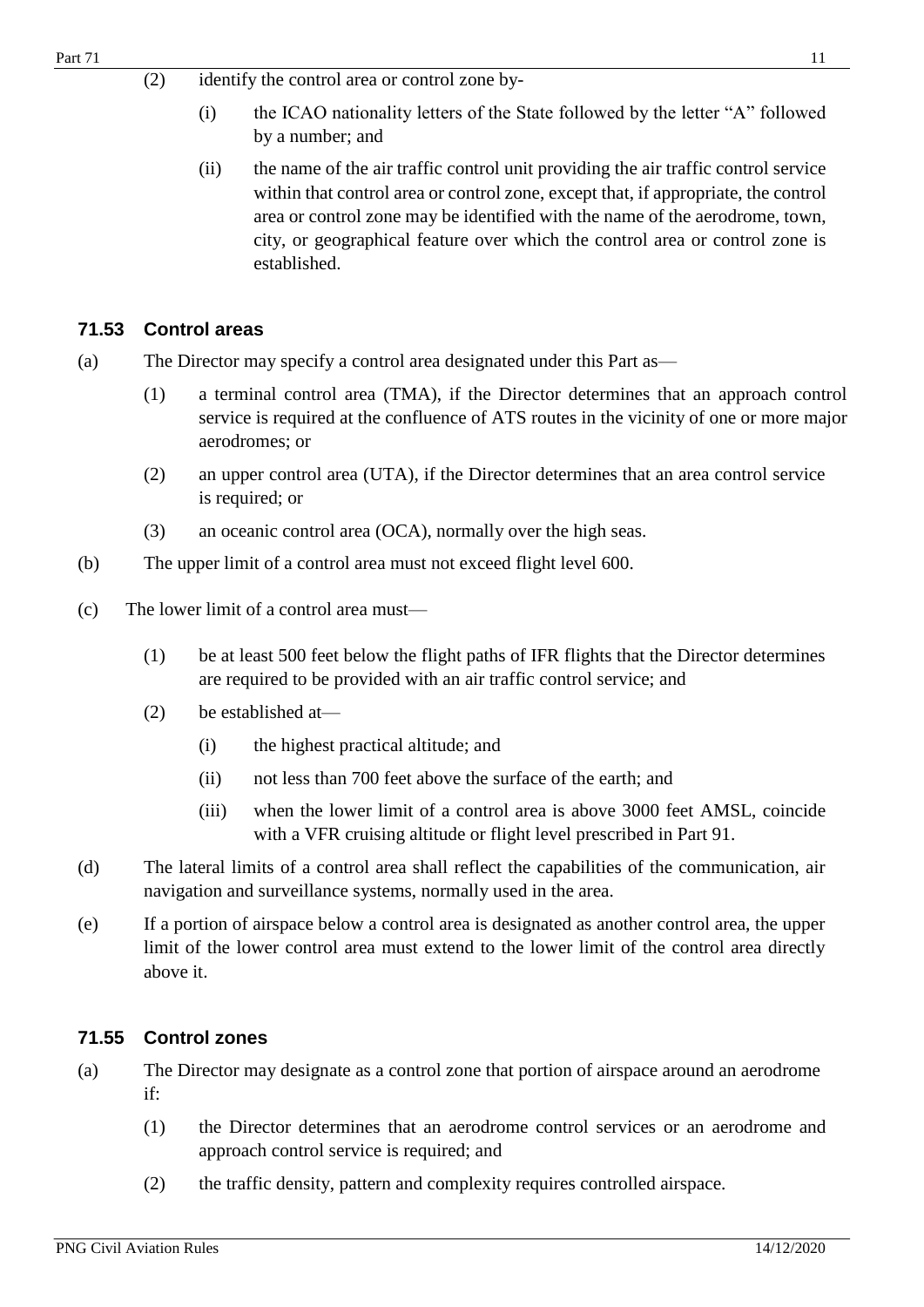- (b) A control zone must be as small as practical consistent with the need to protect the flight paths of IFR flights arriving at and departing from the aerodrome.
- (c) The lateral limits of a control zone must—
	- (1) encompass at least those portions of the airspace that are not within a control area containing the paths of IFR flights arriving at and departing from the aerodrome under IMC; and
	- (2) extend to at least 5 nm from the centre of the aerodrome in the directions from which instrument approaches may be made; and
	- (3) take into account the types of IFR aircraft using the aerodrome, and the areas of airspace that need to be protected for those IFR flights.
- (d) Prominent geographical features must be used, where practical, to define the lateral limits of a control zone.
- (e) The vertical limits of a control zone shall extend from the surface of the earth to a specified altitude.
- (f) A control zone with an upper limit above 3000 feet AMSL must coincide with a VFR cruising altitude or flight level prescribed in Part 91.
- (g) If a portion of airspace below a control area is designated as a control zone, the upper limit of the control zone must extend to the lower limit of the control area.

#### <span id="page-11-0"></span>**71.57 Aerodrome traffic zones**

- (a) The Director may designate as an aerodrome traffic zone that portion of airspace around an aerodrome if:
	- (1) the Director determines that an aerodrome control service is required; and
	- (2) the traffic density, pattern and complexity of procedures require the establishment of aerodrome control service at the aerodrome.
- (b) An aerodrome traffic zone must be as small as practical consistent with the need to protect the VFR traffic patterns of aircraft using that aerodrome.
- (c) The lateral limits of an aerodrome traffic zone must—
	- (1) encompass at least those portions of the airspace that are not within a control area containing the paths of IFR flights arriving at and departing from the aerodrome under VMC; and
	- (2) take into account the types of aircraft using the aerodrome, and the areas of airspace that need to be protected for those IFR flights.
- (d) Prominent geographical features must be used, where practical, to define the lateral limits of an aerodrome traffic zone.
- (e) The vertical limits of an aerodrome traffic zone shall extend from the surface of the earth to a specified altitude.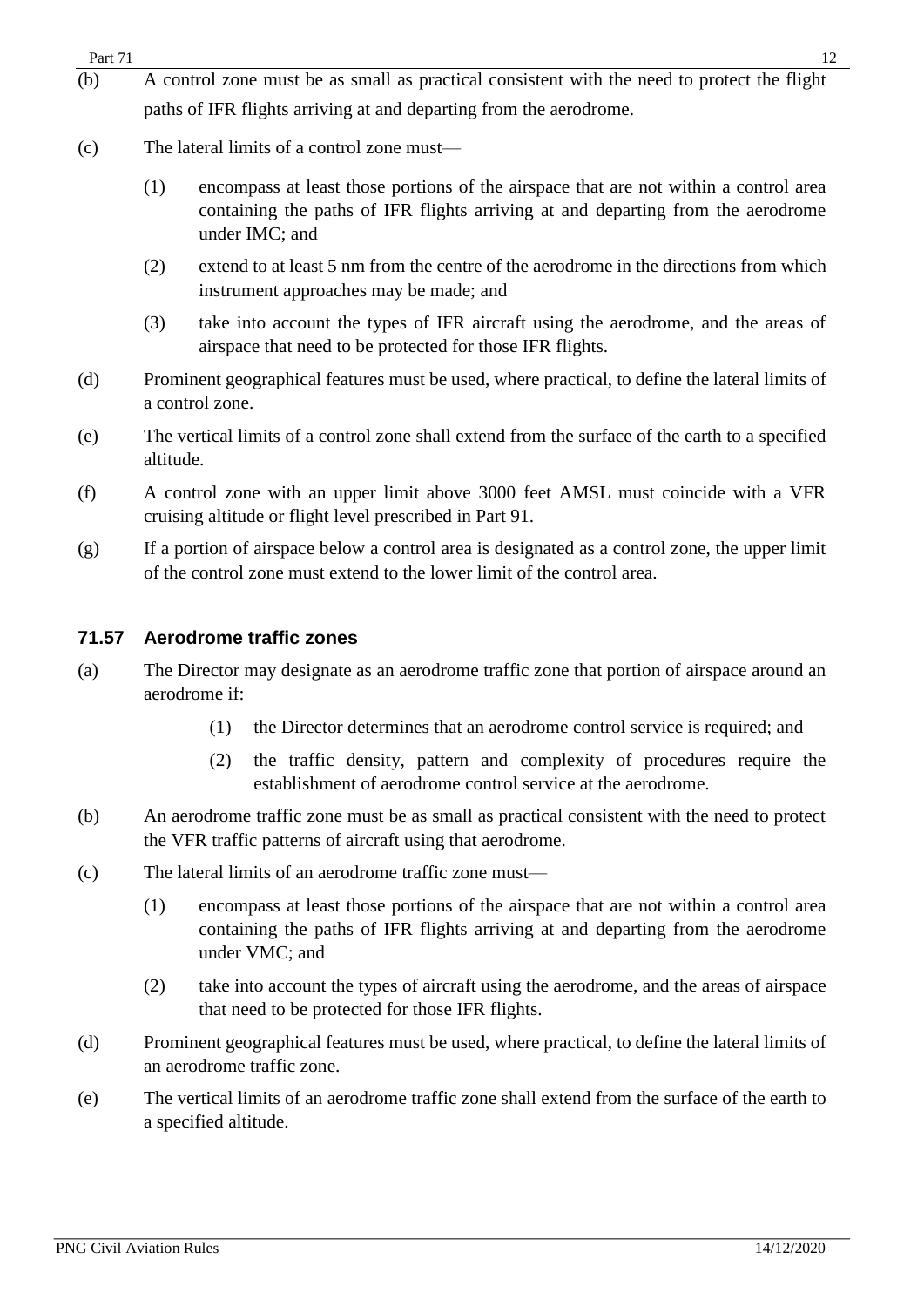#### <span id="page-12-0"></span>**71.59 VFR transit lanes**

- (a) The Director may designate a portion of controlled airspace as a VFR transit lane for either of the following purposes—
	- (1) separating transiting VFR traffic from arriving and departing IFR flights; and
	- (2) permitting transiting VFR traffic to operate within the VFR transit lane without requiring ATC clearance—
- (b) A VFR transit lane must be clear of airspace that encompasses IFR arrival and departure procedures within that controlled airspace.
- (c) The Director must-
	- (1) ensure that buffer zones are provided between the nominal flight paths of arriving and departing IFR flights and each VFR transit lane; and
	- (2) identify each VFR transit lane by the ICAO nationality letters of the State followed by the letter "T" followed by a number.
- (d) A VFR transit lane is class G airspace and may only be active during the day.

#### <span id="page-12-1"></span>**71.61 Subsidiary airspace designations**

If the Director considers it necessary in the interests of aviation safety, air traffic management, or international agreements, the Director may designate any controlled airspace or portion of controlled airspace as either or both of the following:

- (1) RNP airspace, on consideration of, air traffic density and ATS route structure, and air navigation system accuracy:
- (2) RVSM airspace, on consideration of, air traffic density and ATS route structure, and aircraft altimetry system accuracy.

## <span id="page-12-2"></span>**Subpart C—Airspace Classification**

#### <span id="page-12-3"></span>**71.101 Class A airspace**

Any portion of airspace that is designated as a control area or control zone under 71.51(a) or (b) must be classified as Class A airspace if the Director considers it necessary in the interests of aviation safety that—

- (1) separation is required between all flights; and
- (2) VFR flights are not permitted.

#### <span id="page-12-4"></span>**71.103 Class B airspace**

Any portion of airspace that is designated as a control area or control zone under 71.51(a) or (b) must be classified as Class B airspace if the Director considers it necessary in the interests of aviation safety that separation is required between all flights.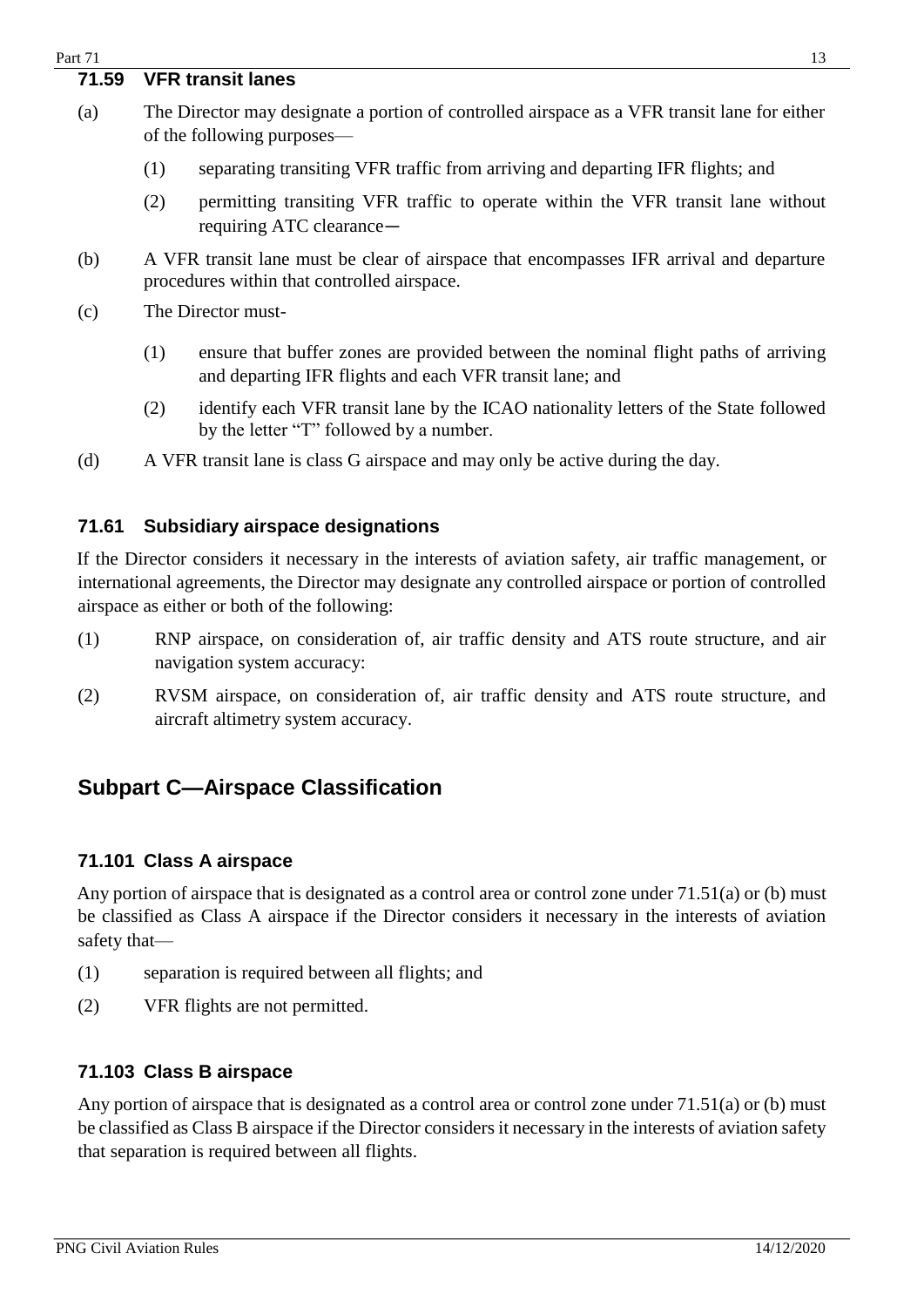## <span id="page-13-0"></span>**71.105 Class C airspace**

Any portion of airspace that is designated as a control area or control zone under 71.51(a) or (b) must be classified as Class C airspace if the Director considers it necessary in the interests of aviation safety that—

- 1) separation is required between—
	- (i) IFR flights; and
	- (ii) IFR and VFR flights; and
	- (iii) IFR and special VFR flights; and
	- (iv) special VFR flights when the flight visibility is reported to be less than 5 km; and
- (2) traffic information must be provided to VFR flights about other VFR flights; and
- (3) traffic avoidance advice must be provided to VFR flights on request.

#### **71.107 Class D airspace**

Any portion of airspace that is designated as a controlled area or controlled zone under 71.51(a) or (b) must be classified as Class D airspace if the Director considers it necessary in the interests of aviation safety that—

- (1) separation is required between—
	- (i) IFR flights; and
	- (ii) IFR and VFR flights during night; and
	- (iii) IFR and special VFR flights; and
	- (iv) special VFR flights when the flight visibility is reported to be less than 5 km; and
- (2) traffic information is required for—
	- (i) IFR flights about VFR flights during day; and
	- (ii) VFR flights about IFR flights, and
	- (iii) VFR flights about other VFR flights; and
- (3) traffic avoidance advice must be provided to IFR and VFR flights on request.

#### <span id="page-13-1"></span>**71.109 Class E airspace**

Any portion of airspace that is designated as a control area or control zone under 71.51(a) or (b) must be classified as Class E airspace if the Director considers it necessary in the interests of aviation safety that—

- (1) separation is required between—
	- (i) IFR flights; and
	- (ii) IFR flights and VFR flights during night; and
- (2) traffic information must be provided, where practical, to—
	- (i) IFR flights about VFR flights during day; and
	- (ii) VFR flights about IFR flights; and
	- (iii) VFR flights about other VFR flights.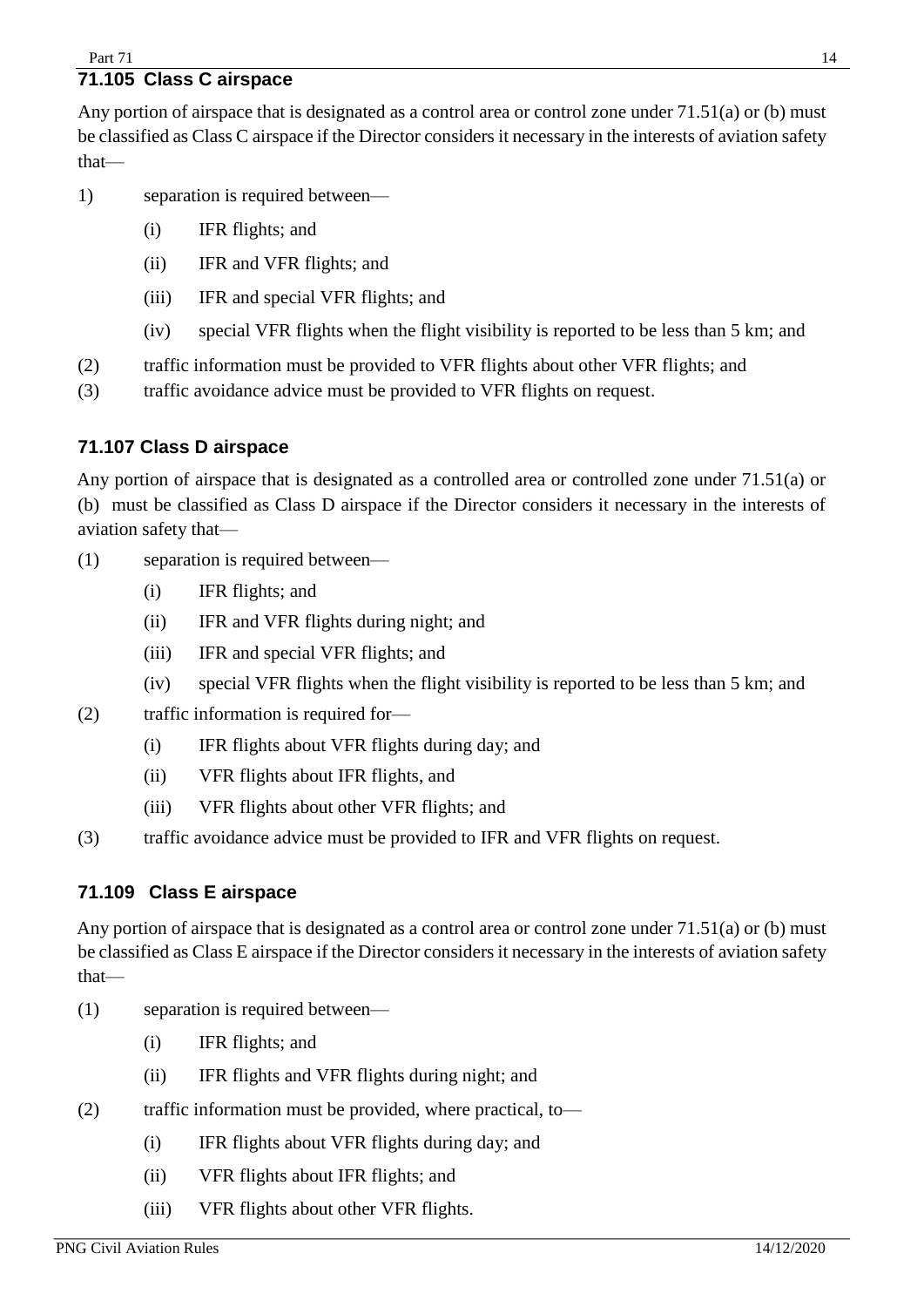## <span id="page-14-0"></span>**71.111 Class F airspace**

The Director may classify any portion of uncontrolled airspace as Class F airspace if the Director considers it necessary in the interests of aviation safety that—

- (1) IFR flights within the airspace need to receive an air traffic advisory service; and
- (2) all flights within the airspace should receive a flight information service if requested.

#### <span id="page-14-1"></span>**71.113 Class G airspace**

Class G airspace is any uncontrolled airspace that is not Class F airspace and-

- (1) IFR flights are entitled to receive a flight information service; and
- (2) VFR flights are entitled to receive a flight information service on request.

## <span id="page-14-2"></span>**Subpart D—Special Use Airspace**

#### <span id="page-14-3"></span>**71.151 General**

- a) The Director may designate special use airspace under this Part if the Director considers such airspace necessary-
	- (1) in the interests of safety or security within the civil aviation system; or
	- (2) in the interests of national security; or
	- (3) for any other reason in the public interest.
- b) The Director must ensure that each portion of airspace designated under this Part is as small as practicable, consistent with the activities for which the area is required.
- c) Airspace designated by the Director under this Part must be identified by an alphanumeric designator that is not being used to identify any other portion of airspace designated under this Part.
- d) To avoid confusion, identification numbers shall not be reused for a period of at least one year after cancellation of the area to which they refer.

#### <span id="page-14-4"></span>**71.153 Restricted areas**

- (a) The Director may-
	- (1) designate a portion of airspace as a restricted area within the territorial limits of Papua New Guinea to restrict the activities of aircraft within that area; and
	- (2) impose conditions under which-
		- (i) aircraft may be permitted to fly within the area; and
		- (ii) the administering authority responsible for the restricted area must operate.
- (b) The Director must-
	- (1) specify the type of activity for which each restricted area is designated; and
	- (2) specify the administering authority responsible for each restricted area; and
	- (3) identify each area by the letters AYR followed by a number, except that on maps and charts the letter R followed by the number may be used.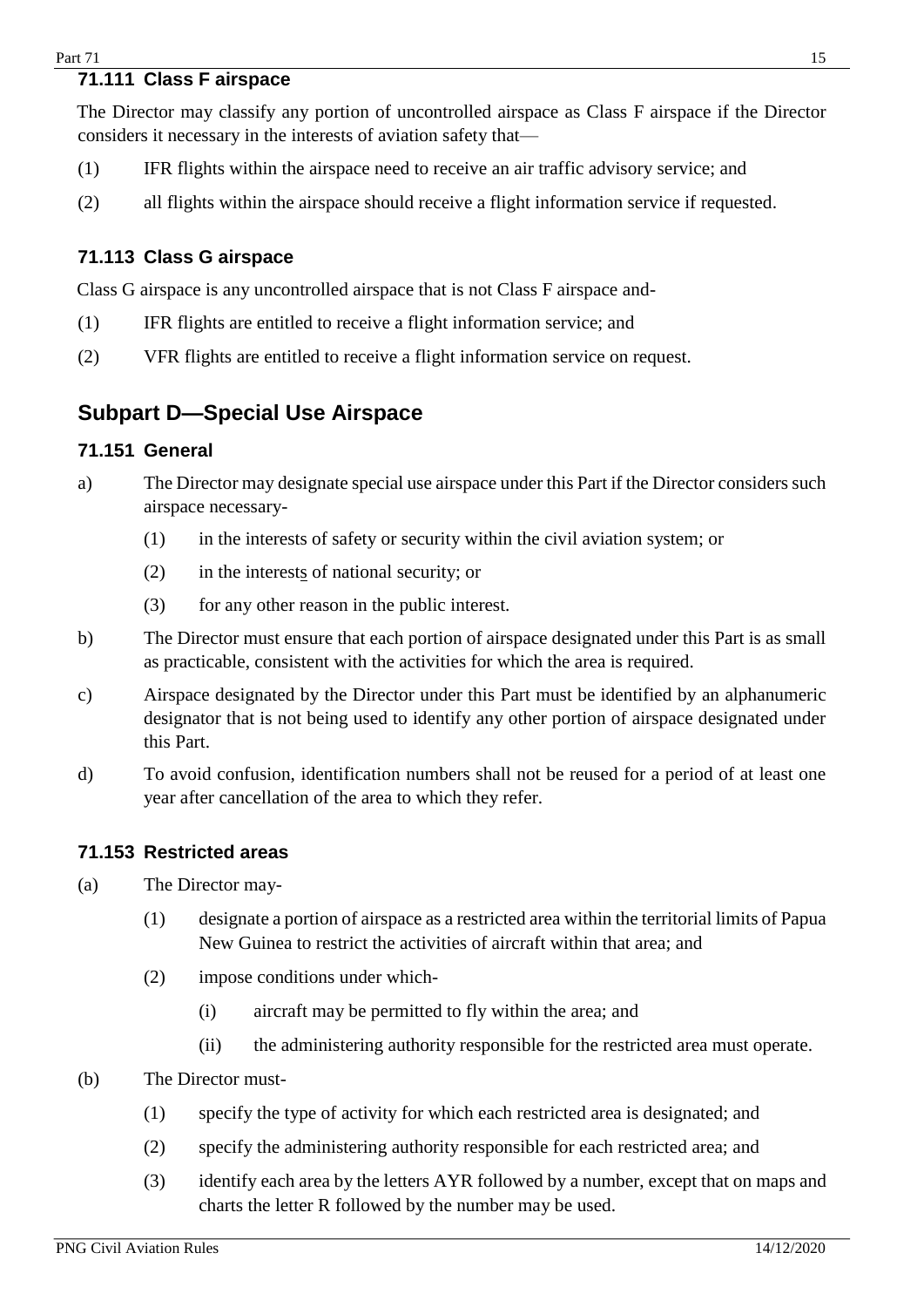- (c) The administering authority responsible for a restricted area-
	- (1) must manage:
		- (i) the entry of aircraft into the restricted area; and
		- (ii) the operation of aircraft within the restricted area; and
		- (iii) the exit of aircraft from the restricted area; and
	- (2) if the restricted area is designated to be made active by NOTAM, must at least 24 hours before the restricted area is to become active, give to the NOTAM office notice of that restricted area becoming effective, except that in the case of emergencies less than 24 hours' notice may be given.
	- (3) may, within any conditions imposed by the Director under paragraph (a)(2)(ii), impose conditions under which an aircraft may be operated within the restricted area.

#### <span id="page-15-0"></span>**71.155 Danger areas**

- a) The Director may designate a portion of airspace as a danger area, to notify operators that there is potential danger to aircraft flying in the area.
- (b) The Director must—
	- (1) specify the nature of the danger for which each danger area is designated; and
	- (2) if the Director considers it necessary, nominate a using agency as a contact point for the danger area; and
	- (3) identify the area by the letters AYD followed by a number, except that on maps and charts the letter D followed by the number may be used.
- (c) The using agency for a danger area must—
	- (1) be a person or organisation that is responsible for the activity that necessitated the danger area being so designated; and
	- (2) ensure the activities that necessitated the designation of the danger area are contained within the danger area; and
	- (3) if the danger area is designated to be made active by NOTAM, must at least 24 hours before the danger area is to become active, give to the NOTAM office notice of that danger area becoming effective, except that in the case of emergencies less than 24 hours' notice may be given.

#### <span id="page-15-1"></span>**71.157 Prohibited areas**

- (a) The Director may designate a portion of airspace as a prohibited area within the territorial limits of Papua New Guinea, to prohibit the activities of aircraft within the area.
- (b) The Director must—
	- (1) specify the reason why the operation of aircraft within the area is prohibited; and
	- (2) identify the prohibited area by the letters AYP followed by a number, except that on maps and charts the letter P followed by the number may be used.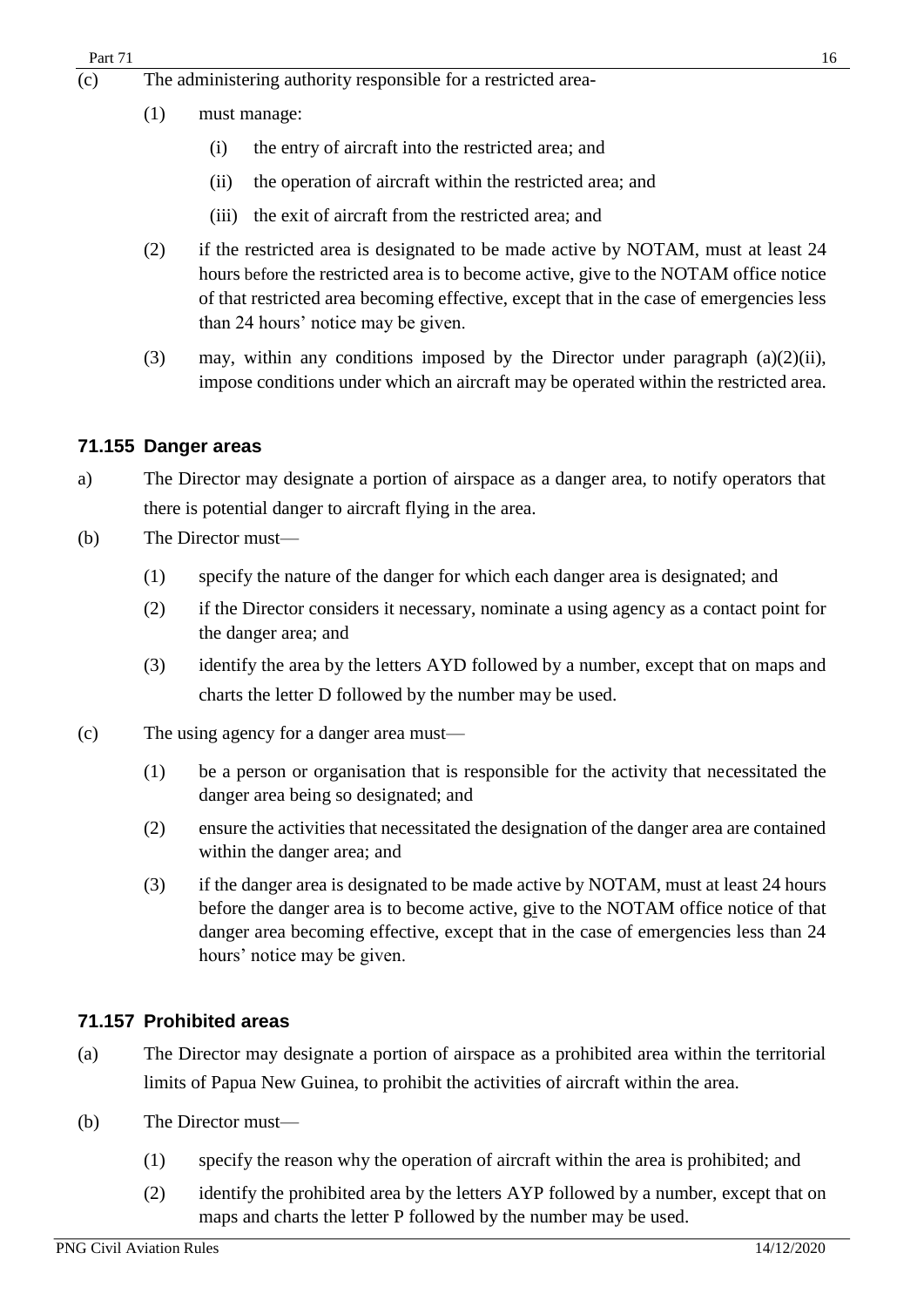#### <span id="page-16-0"></span>**71.159 Military operating areas**

- (a) The Director may-
	- (1) Designate a portion of airspace as a military operating area to segregate military activities from other traffic; and
	- (2) Impose conditions under which-
		- (i) aircraft may be permitted to fly within that military operating area; and
		- (ii) an administering authority specified under paragraph (b) ((2) must operate.
- (b) The Director must-
	- (1) specify the type of activity for which each military operating area is designated; and
	- (2) specify the administering authority responsible for each military operating area; and
	- (3) identify each military operating area by the ICAO nationality letters of the applicable State followed by the letter "M" followed by a number.
- (c) The administering authority responsible for a military operating area-
	- (1) must manage-
		- (i) the entry of aircraft into the military operating area; and
		- (ii) the operation of aircraft within the military operating area; and
		- (iii) the exit of aircraft from the military operating area; and
	- (2) if the military operating area is designated as being made active by NOTAM, must at least 24 hours before the military operating area is to become active, give to the Papua New Guinea NOTAM Office notice of that military operating area becoming active, except that in the case of emergencies less than 24 hours' notice may be given; and
	- (3) may, within any conditions imposed by the Director under paragraph (a)(2)(ii), impose conditions under which an aircraft may be operated within the military operating area.

#### <span id="page-16-1"></span>**71.161 Low flying zones**

- (a) The Director may designate a portion of airspace as a low flying zone where pilot training in low level flying may be conducted.
- (b) The Director must—
	- (1) nominate a using agency responsible for-
		- (i) briefing pilots on the associated conditions of use agreed with the registered owner or administrator of the land or water below the low flying zone; and
		- (ii) complying with paragraphs (e) and (f).
	- (2) identify the low flying zone by the letters PGL followed by a number, except that on maps and charts the letter L followed by the number may be used.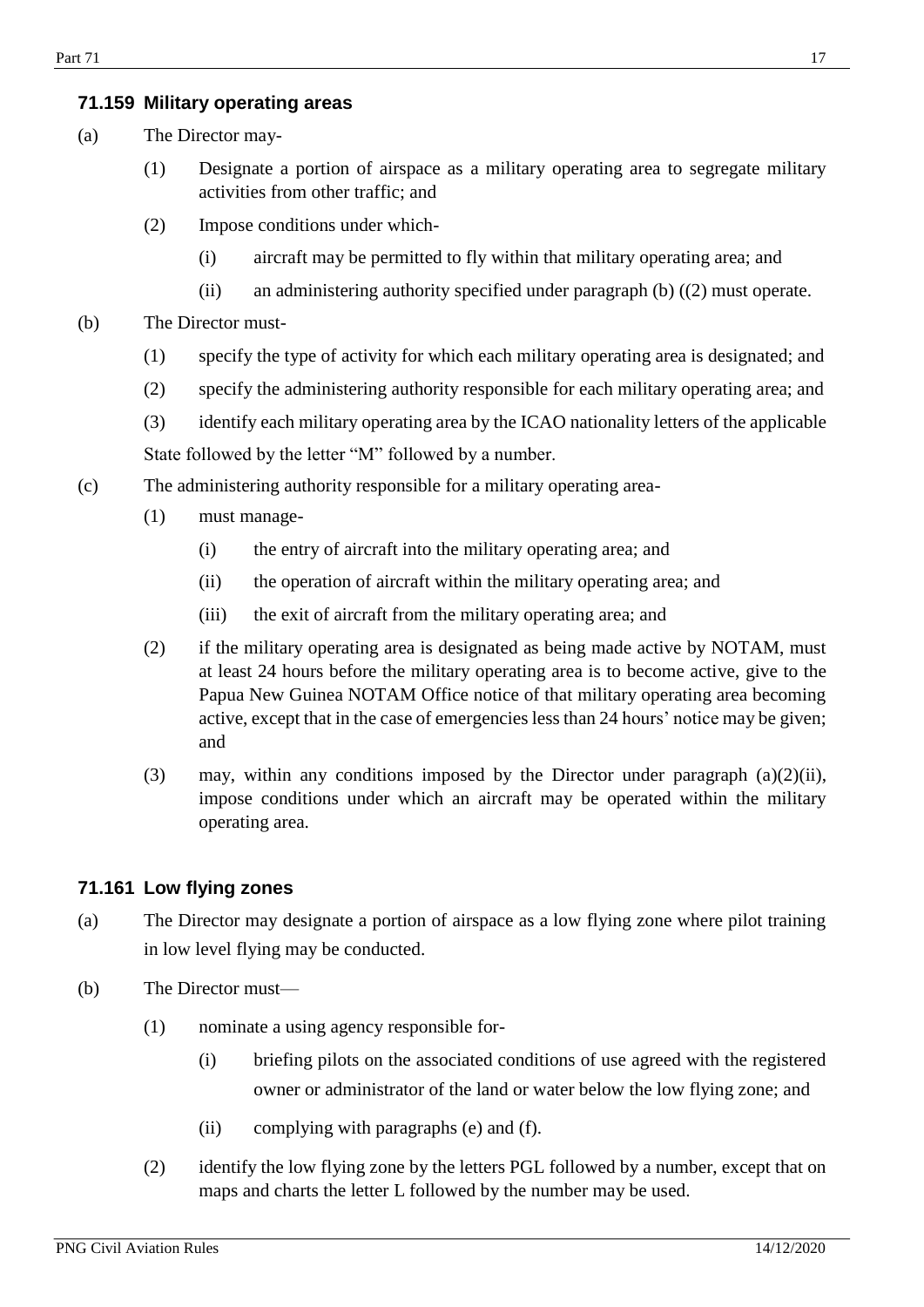| Part 71 | 18 |
|---------|----|
|---------|----|

- $\overline{c}$  A low flying zone may only be active during the day.
- (d) The vertical limits of a low flying zone must extend from the surface of the earth to a height of 500 ft.
- (e) The Director may not designate a portion of airspace as a low flying zone unless the using agency nominated for the low flying zone under paragraph  $(b)(1)$ —
	- (1) provides the Director with a map or chart on which the boundaries of the zone are defined; and
	- (2) satisfies the Director that the registered owner or administrator of the land or water below the low flying zone consents to the portion of airspace above their land or water being used for low flying; and
	- (3) provides the Director with full details of consultation with other airspace users.
- (f) A using agency nominated under paragraph (b)(1) must, satisfy the Director if requested to, that the using agency continues to have the consent referred to in paragraph  $(e)(2)$ .

#### <span id="page-17-0"></span>**71.163 Mandatory broadcast zones**

- (a) The Director may designate a portion of uncontrolled airspace as a mandatory broadcast zone if, due to traffic density or special circumstances, the pilots within that zone are required to make radio broadcasts of their positions and intentions.
- (b) The Director must-
	- (1) Identify each mandatory broadcast zone by the ICAO nationality letters of the applicable State followed by the letter "B" followed by a number; and
	- (2) Assign the radio frequency to be used within the mandatory broadcast zone for the mandatory radio broadcasts; and
	- (3) Prescribe the maximum interval between a pilot's mandatory radio broadcasts.

#### <span id="page-17-1"></span>**71.165 Volcanic hazard zones**

- (a) The Director may designate a portion of airspace as a volcanic hazard zone if volcanic activity (such as flying rocks, gas plumes, and ash clouds) may present a hazard to aircraft.
- (b) The Director must identify each volcanic hazard zone by the ICAO nationality letters of the applicable State followed by the letter "V" followed by the number.

#### <span id="page-17-2"></span>**71.167 Temporary airspace**

- (a) The Director may, where the Director considers it necessary in the interests of aviation safety or security or for any reason in the public interest, designate an area of airspace as a temporary danger, restricted or prohibited area.
- (b) The Director shall ensure that each temporary danger, restricted or prohibited area that is designated under paragraph (a) is effective for a period not exceeding 3 months.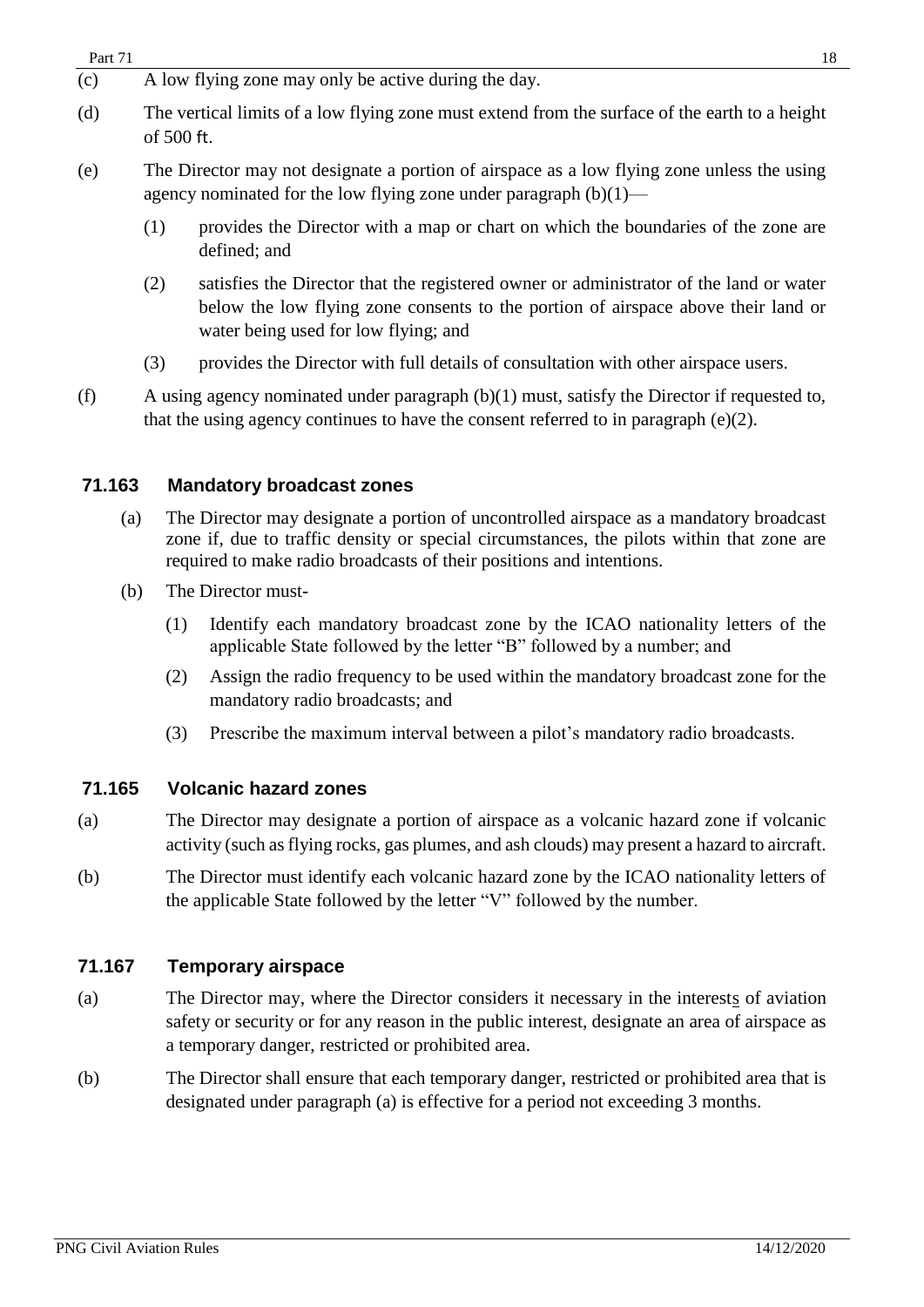## <span id="page-18-0"></span>**71.169. Conflict zones**

- a) The Director may designate a portion of airspace as a conflict zone, to notify operators that there is potential risk to aircraft flying in the area.
- b) The Director must—
	- (1) specify the nature of the conflict for which each conflict zone is designated; and
	- (2) if the conflict zone is designated to be made active by NOTAM, must give to the NOTAM office notice of the conflict zone.

## <span id="page-18-1"></span>**Subpart E—Transponder mandatory airspace**

#### <span id="page-18-2"></span>**71.201 Transponder mandatory airspace within controlled airspace**

The Director may designate a control area or a control zone, or any portion of a control area or a control zone, as transponder mandatory airspace if-

- (1) the operation of transponders is required for the provision of an air traffic control surveillance service; or
- (2) the Director determines that the traffic density in the airspace requires the operation of transponders to reduce the risk of an airborne collision with those aircraft that are required to be fitted with an airborne collision avoidance system.

#### <span id="page-18-3"></span>**71.203 Transponder mandatory airspace within special use airspace**

The Director may designate any portion of special use airspace as transponder mandatory airspace if the Director determines that the traffic density in the airspace requires the operation of transponders to reduce the risk of an airborne collision with those aircraft that are required to be fitted with an airborne collision avoidance system.

### <span id="page-18-4"></span>**Subpart F—Miscellaneous**

#### <span id="page-18-5"></span>**71.251 Visual reporting points**

- (a) The Director may designate visual reporting points for the purpose of-
	- (1) facilitating the requirements of air traffic services for information regarding the progress of aircraft in flight; and
	- (2) facilitating the safe conduct of flight by visual reference.
- (b) The Director must ensure that visual reporting points
	- (1) are based on prominent geographical features; and
	- (2) are identified by names and designators that-
		- (i) are easily recognisable in voice communications; and
		- (ii) will not be confused with those of other reporting points in the same general area; and
		- (iii) do not create confusion with other communications exchanged between air traffic services and pilots.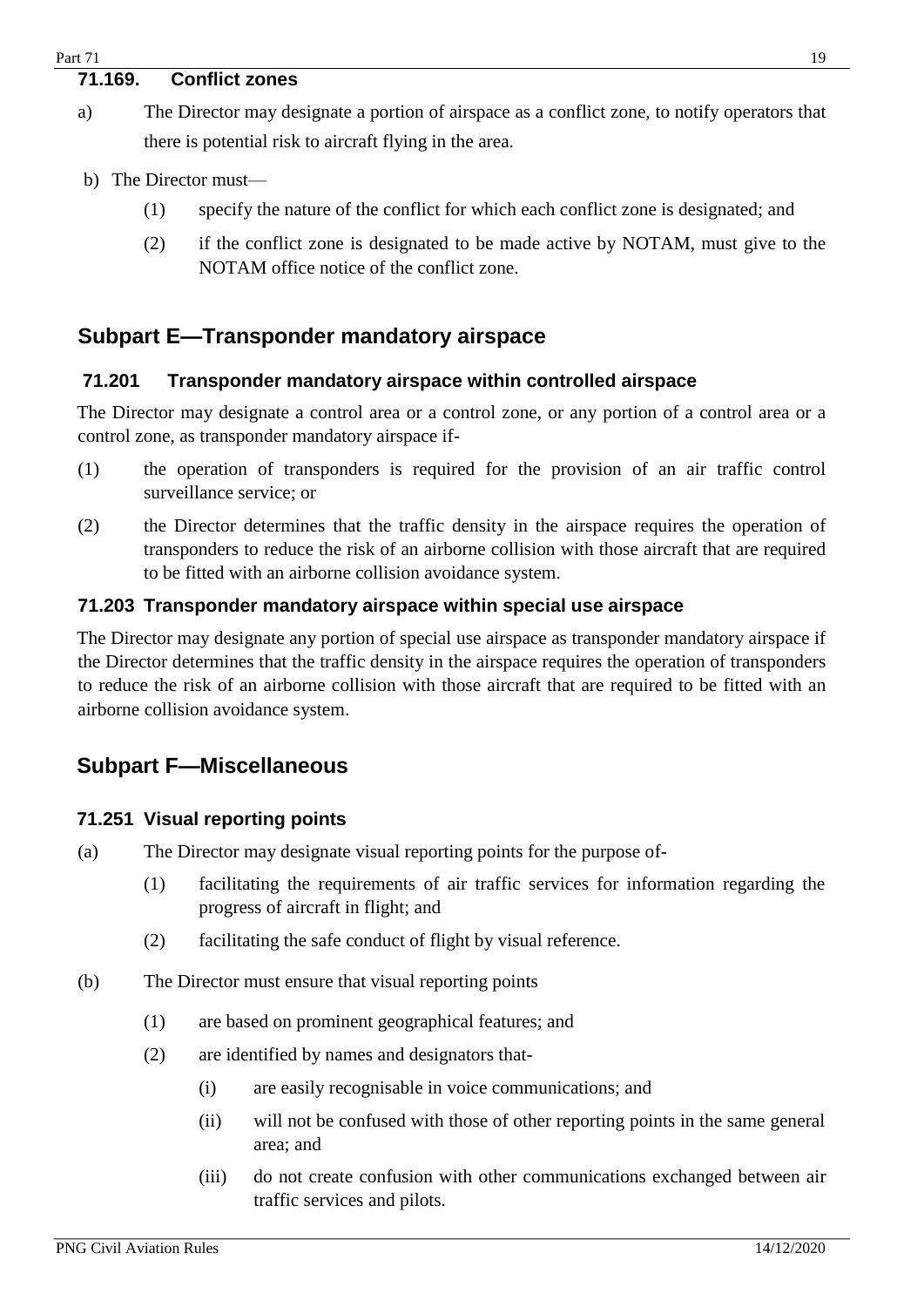#### <span id="page-19-0"></span>**71.253 Area QNH zones**

The Director may designate as an area QNH zone those portions of airspace from the surface of the earth to an altitude of 20 000 feet within which a common area QNH altimeter setting must be used.

#### <span id="page-19-1"></span>**71.255 Mountainous zones**

The Director may designate a portion of airspace as a mountainous zone if, in the interests of safety, the Director considers it necessary to increase the minimum obstacle clearance to provide additional height above terrain for IFR flights to accommodate the possible effects of turbulence, down draughts, and other meteorological phenomena on the performance of aircraft.

## <span id="page-19-2"></span>**Subpart G—ADS-B mandatory airspace**

#### <span id="page-19-3"></span>**71.301 ADS-B mandatory airspace within Class A, C and F airspace**

The Director may designate a control area or a control zone, or any portion of a control area or a control zone; or uncontrolled airspace as ADS-B airspace if-

- (1) the operation of ADS-B is required for the provision of an air traffic control surveillance and traffic information; or
- (2) the Director determines that the traffic density in the airspace requires the operation of ADS-B to reduce the risk of an airborne collision with those aircraft that are required to be fitted with an airborne collision avoidance system.

#### <span id="page-19-4"></span>**71.303 ADS-B mandatory airspace within special use airspace**

The Director may designate any portion of special use airspace as ADS-B airspace if the Director determines that the traffic density in the airspace requires the operation of transponders to reduce the risk of an airborne collision with those aircraft that are required to be fitted with an airborne collision avoidance system.

## <span id="page-19-5"></span>**Appendix A**

Transitional Provisions

- (a) The designation of—
	- (1) the Port Moresby flight information region; and
	- (2) visual reporting points; and
	- (3) control areas; and
	- (4) terminal control areas; and
	- (5) upper control areas; and
	- (6) control zones; and
	- (7) aerodrome traffic zones; and